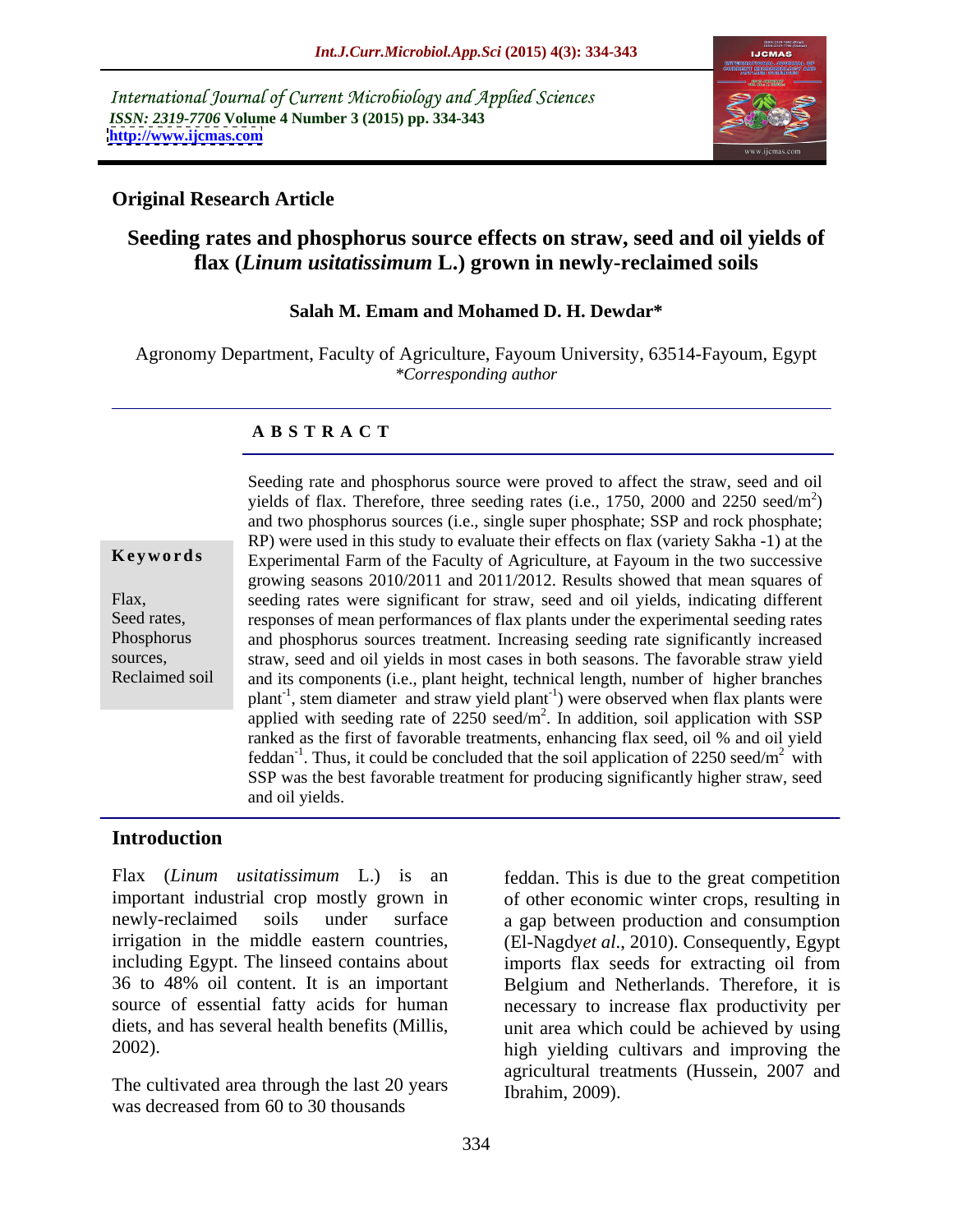The future success of flax cultivation in Agriculture, Fayoum University, Southeast Egypt will depend on yield potential and Fayoum (29º 17'N; 30º 53'E), Egypt to study yield stability of modern dual purpose cultivars and production system applied in marginal soils (Abo El-Zahab *et al.,* 2010).

The application of essential nutrients in Treatmentswere randomly arranged in a optimum quantity is the key to increase and split-plot design with three replications maintenance of crop production (Cisse and where the three seeding rates (i.e., A<sub>1</sub>; 1750, Amar, 2000). Phosphorus is a structural  $A_2$ ; 2000 and  $A_3$ ; 2250 seed/m<sup>2</sup>) were component of nucleic acids and plays a allotted to the main plots, while the two crucial role in reproductive growth. It is an  $\qquad$  phosphorus sources  $[B_1; \text{ single super}]$ essential nutrient for crop production due to bhosphate (SSP 15.5%  $P_2O_5$ ) and  $B_2$ ; rock its improvement of physiological functions phosphate (RP  $30\%$  P<sub>2</sub>O<sub>5</sub>)] were distributed (Jiao *et al.,* 2013). Singh and Verma (1998) randomly in sub-plots. The experimental and Ali *et al.* (2002) found that linseed had a unit comprised  $6 \text{ m}^2$  (1/700 feddan, one significant response to phosphorus feddan =  $4200 \text{ m}^2$ ) with 3m long and 2m application. In this respect, Grant *et al.* wide, forming ten rows of 20 cm between (1999) and Khan *et al.* (2000) reported that, mean performances of flax differed for seed and straw yields with the application of cultural practices for flax production as phosphorus fertilizers. recommended were followed. Physical and

Concerning seeding rate, studies by Abdlwahed (2002) and Kinber (2003) revealed that increasing seeding rate found to increase seed and straw yields/ $m<sup>2</sup>$ . On the  $\frac{2}{2}$  On the . On the other hand, straw and seed yields plant<sup>-1</sup> were decreased by increasing seeding rate. taken randomly from each experimental plot With respect, Casa *et al.* (1999) and Hassan and Leitch (2000) reported that, plant height

### **Materials and Methods**

Two field experiments were conducted during the two successive seasons All collected data were statistically analyzed 2010/2011 and 2011/2012 at the according to technique of analysis of Experimental Farm of the Faculty of variance MSTAT-C. The differences among

the effect of seeding rates and phosphorus sources on economic traits of flax (Sakha-1 variety).

 $2\sqrt{2}$ ) were phosphate (SSP  $15.5\%$   $P_2O_5$ ) and  $B_2$ ; rock phosphate (RP 30%  $P_2O_5$ )] were distributed (1/700 feddan, one ) with 3m long and 2m rows. Flax seed were sown on the second week of November in both seasons. Normal chemical analyses of the experimental plots are presented in Table 1.

### **Measurements of different flax yields**

At full maturity, ten individual plants were to record the following traits:

was increased by increasing seed rate while, Straw yield and its component **[**i.e., plant stem diameter was decreased. height (cm), technical length (cm), number The main objective of the present  $\text{(mm)}$  and straw yield plant<sup>-1</sup> (g)], Seed yield investigation was to study the effect of three and its contribution **[**i.e., number of capsules seeding rates and two phosphorus sources on  $\mu$  plant<sup>-1</sup>, number of seeds capsule<sup>-1</sup>, 1000straw, seed and oil yields of flax (Sakha-1 seed weight (g), seed yield plant<sup>-1</sup> (g) and variety). Seed yield feddan<sup>-1</sup> (kg)] and Oil yield [i.e., of higher branches plant<sup>-1</sup>, stem diameter , stem diameter (g)], Seed yield  $-1.1000$ , 1000- (g) and (kg)] and Oil yield [i.e., oil percentage and oil yield feddan<sup>-1</sup> (kg). (kg)].

### **Statistical analysis**: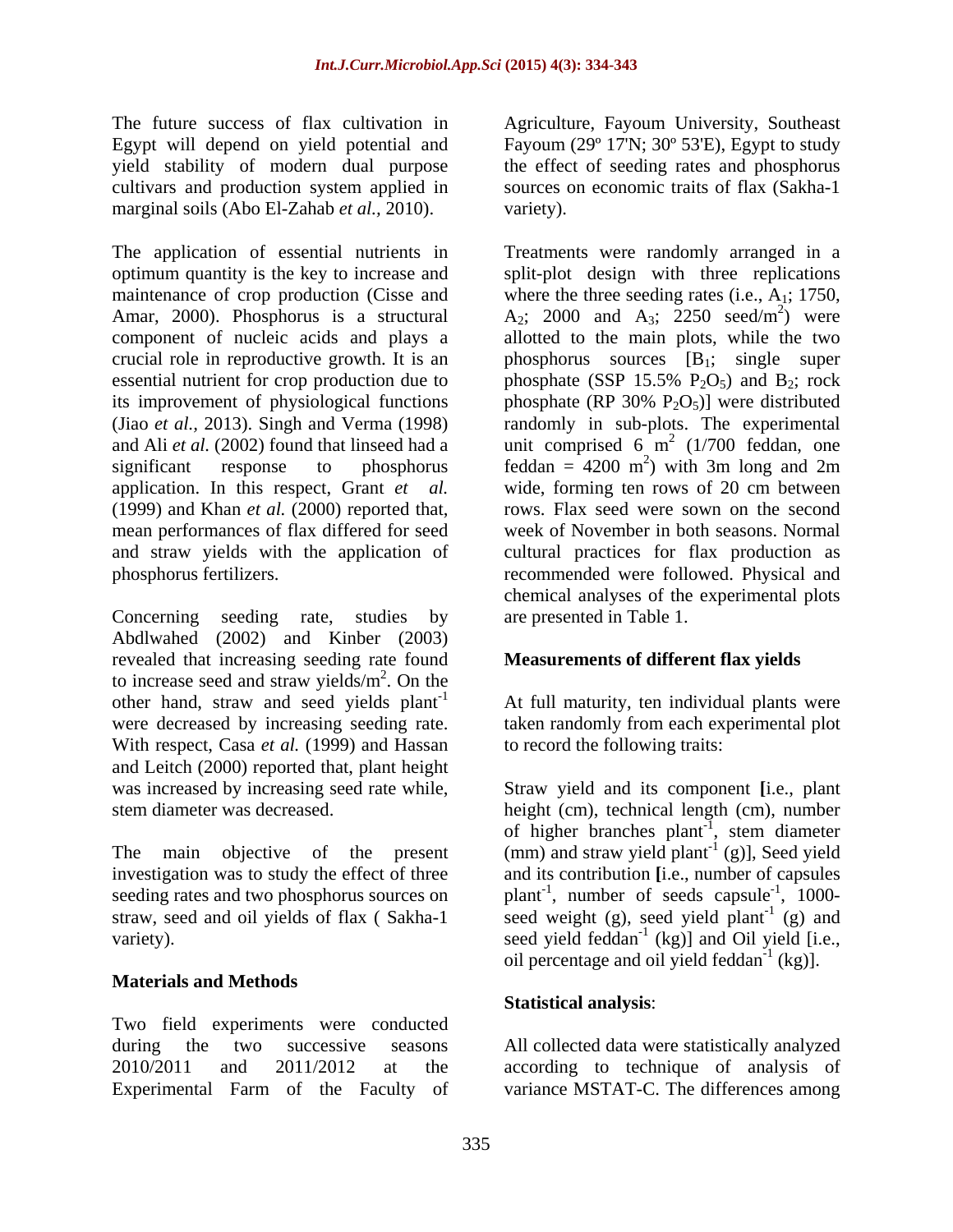level of probability (Gomez and Gomez, 1984). treatments of P.

Mean squares of straw yield and its component are presented in Table 2. Mean squares of seeding rates (A) were significant for technical length and stem diameter in interaction effects of seeding rates (A)× both seasons. Also, mean squares of seeding rates were significant for plant height trait in only the first season, indicating different responses of mean performances of flax plants under the experimental treatments of season. seeding rates. While, the same treatments were not significant for number of higher **Mean performances** branches  $plant^{-1}$ , number of capsules  $plant^{-1}$ and straw yield plant<sup>-1</sup> over both seasons. Similar trend was observed by Casa *et al.,*

Results in Table 2 also revel the P sources; mean squares (B) were significant affected diameter traits. Moreover, analysis of variance showed a significant variation due to treatment of flax plants by P fertilizer applications for plant height and number of capsules plant<sup>-1</sup> in the second season, and straw yield plant<sup>-1</sup> in the first one.

Data in Table 2, show that the analysis of variance were significantly differed for number of seeds capsule<sup>-1</sup> and seed yield  $f$ eddan<sup>-1</sup> under seeding rates in the first season and were significantly differed for seed yield  $plant^{-1}$  in both seasons. In addition, data in Table 2 reveal that treatments of plants with phosphorus characteristics of seed and its component, except for seed yield feddan<sup>-1</sup>, which was insignificant in the first season, indicating

means were detected by LSD test at 5% different responses of mean performances of different responses of mean performances of flax plants under the experimental treatments of P.

**Result and Discussion** Generally, analysis of variance showed Analysis of variance oil yield feddan<sup>-1</sup> in both seasons. This is in significant differences of oil percentage and in both seasons. This is in general agreement with the work done by khajani *et al.,* (2012).

> Mean squares in Table 2 clear that the phosphorus sources (B) for straw, seed and oil yields and their components had no significant effect in the two seasons, except for number of capsule plant<sup>-1</sup> in the second in the second season.

## **Mean performances**

# over both seasons. **a. Straw yield and its components**

(1999). Results presented in Table 3, indicate that number of higher branches plant<sup>-1</sup> and stem straw yield plant<sup>-1</sup>) were significantly in the second season, and treatment over both seasons. Grant *et al.* straw yield plant<sup>-1</sup> in the first one. (1999) and Khan *et al.* (2000) reported that <sup>-1</sup> and seed yield application of seeding rate of 2250 seeds/ $m<sup>2</sup>$ under seeding rates in the first significantly increased straw yield plant<sup>-1</sup> in both seasons. In or  $2000$  seeds/m<sup>2</sup>. Among seeding levels, the showed significant differences for diameter in the first and second seasons. The <sup>-1</sup>, which was attributed to the highest level of seed rate straw yield and related contributions (i.e., plant height, technical length, number of higher branches plant<sup>-1</sup>, stem diameter and , stem diameter and ) were significantly affected by the treatments of phosphorus sources and/or seed rates for most cases in both seasons. The highest values of straw yield  $plant^{-1}$  were obtained with SSP were obtained with SSP mean performances of straw yield of flax differed with treatment of phosphorus fertilizers. The data also indicate that the 2 compared to the other seeding rates of 1750 lowest rate of 1750 seeds/ $m<sup>2</sup>$  had the highest  $^{2}$  had the highest had the highest number of higher branches  $plant^{-1}$  and stem and stem enhanced straw yield  $plant^{-1}$  may be may be  $(A_3; 2250 \text{ seeds/m}^2)$  that encouraged the ) that encouraged the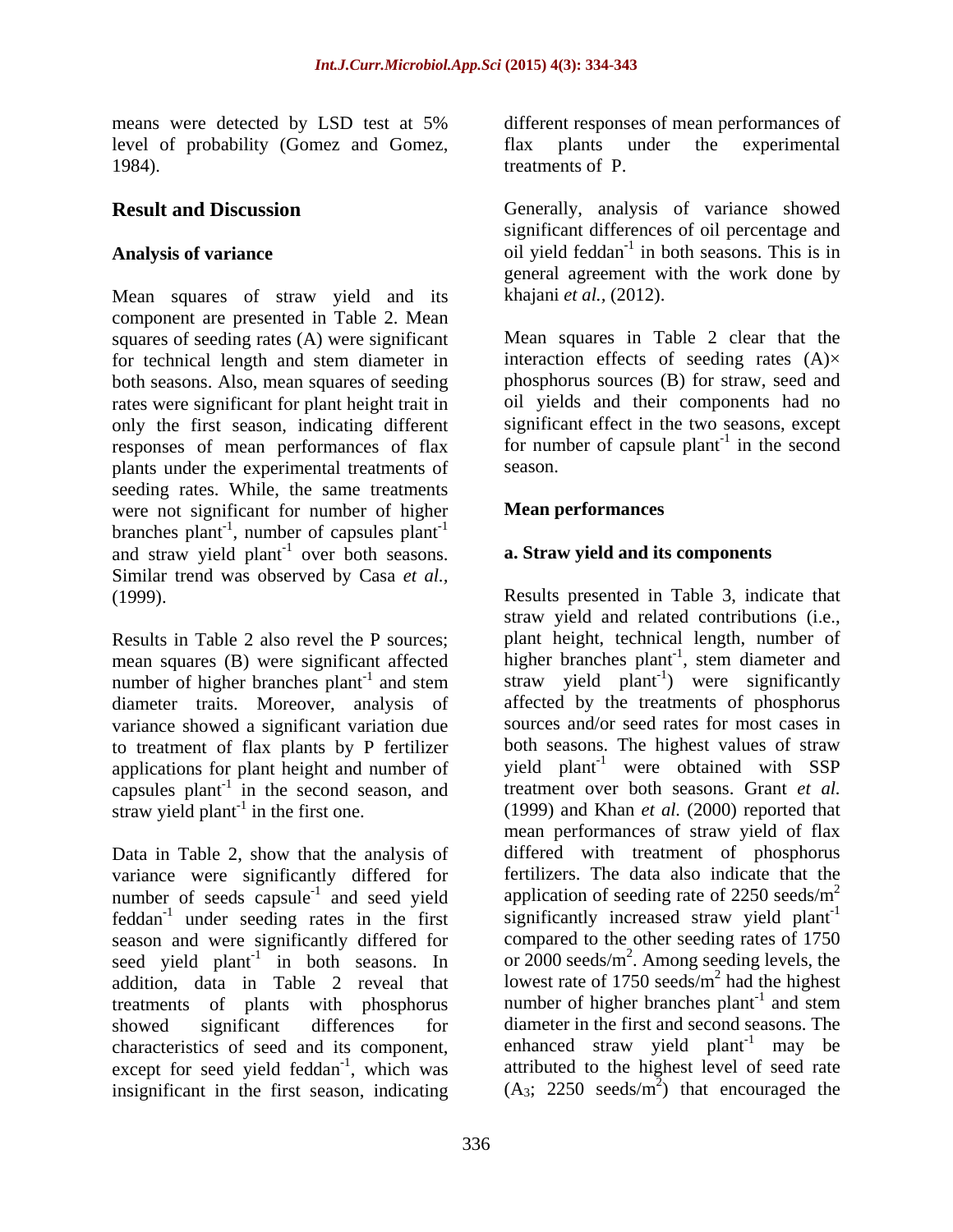increase in plant height, collecting highest

technical length  $(87.40 \text{ cm})$  were obtained yield feddan<sup>-1</sup>). with seeding rate of  $2250 \text{ seeds/m}^2$ , in the first season. While, the lowest values of the  $\frac{2}{3}$  in the , in the seeding rate of 1750 seeds/ $m<sup>2</sup>$ , over both Leitch (2000) who reported that, plant

Statistical analysis revealed that different seed yield and related components were phosphorus sources and seeding rate and obtained with the treatment of the highest their interactions (A×B) had a significant effect on technical length in the second season, also P sources showed a significant season, also P sources showed a significant Regarding number of seeds capsule<sup>-1</sup>,<br>differences in plant height. Application of B significant differences were observed among treatments increased plant height and the three seeding rates in the first season. technical length with application of SSP as a form of phosphorus  $(B_1)$  compared to RP  $(B_2)$ . The obtained values were 102.26 and  $(B_2)$ . The obtained values were 102.26 and (7.71). In addition, the highest significant 81.81 cm for plant height and technical values of seeds capsule<sup>-1</sup>  $(7.77 \text{ and } 7.43)$ length under  $B_1$  treatment in the second were recorded under SSP application season, respectively. As well as, the  $B_1$  compared to RP over both seasons, showed a significant differences of the previous two traits compared to  $B_2$  in both seasons. This is in general agreement with With respect to seed index (Table 4), it is the work done by Ali *et al.* (2002) and Jiao obvious that there were no significant

contribution, except technical length, which recorded significant values in the second season. Concerning seed yield plant<sup>-1</sup>, results clear

differences ( $p \leq 0.05$ ) of treatments of at seeding rate of 1750 seeds/m<sup>2</sup> in both

dry mass (Table3). yield and its component (i.e., number of The highest plant height (110.97 cm) and  $1000$ -seed weight, seed yield plant<sup>1</sup>, seed seeding rates or phosphorus sources on seed capsules plant<sup>-1</sup>, number of seeds capsule<sup>-1</sup>, -1 capsules plant<sup>-1</sup>, number of seeds capsule<sup>-1</sup>,<br>1000-seed weight, seed yield plant<sup>-1</sup>, seed , seed  $yield$  feddan<sup>-1</sup>). ).

first season. While, the lowest values of the The respective values of number of capsules two previously traits were obtained with plant<sup>-1</sup>, exerted significant differences under <sup>2</sup>, over both seeding rate or P source. This trait recorded seasons, respectively. Similar trend was 12.37 and 12.97 under the application of observed by Casa *et al.* (1999), Hassan and SSP, and 11.77 and 10.69 under the height was increased by the increase in seed respectively. On the other hand, this trait rate. scored 13.43 and 10.90 under the seeding treatment of RP in both seasons, rate of 2250 seeds/ $m^2$ . The highest values of level of seeding rates (Abdlwahed, 2002).

> Regarding number of seeds capsule<sup>-1</sup>, -1 The treatment of  $1750 \text{ seeds/m}^2$  gave 2  $\infty$ gave significantly the highest seeds capsule $^{-1}$ -1  $-1$  (7.77 and 7.43) respectively.

*et al*. (2013). among seed rates in both seasons. The Results in Table 3 showed that the found under the treatment of  $A_1$  (1750 interactions between treatments of seeds/ $m<sup>2</sup>$ ). P sources had significant effect phosphorus and seeding rates had no on seed index over the two seasons. The significant effect on straw yield and its highest values were recorded under highest values of 1000-seed weight were application of SSP.

**b. Seed yield and its components** phosphorus source had significant effect in Data in Table 4 show, in general, significant yield plant<sup>-1</sup> (1.18 and 1.16 g) were obtained , results clear that the treatments of seeding rate or both seasons. The highest values of seed  $^2$  in hoth in both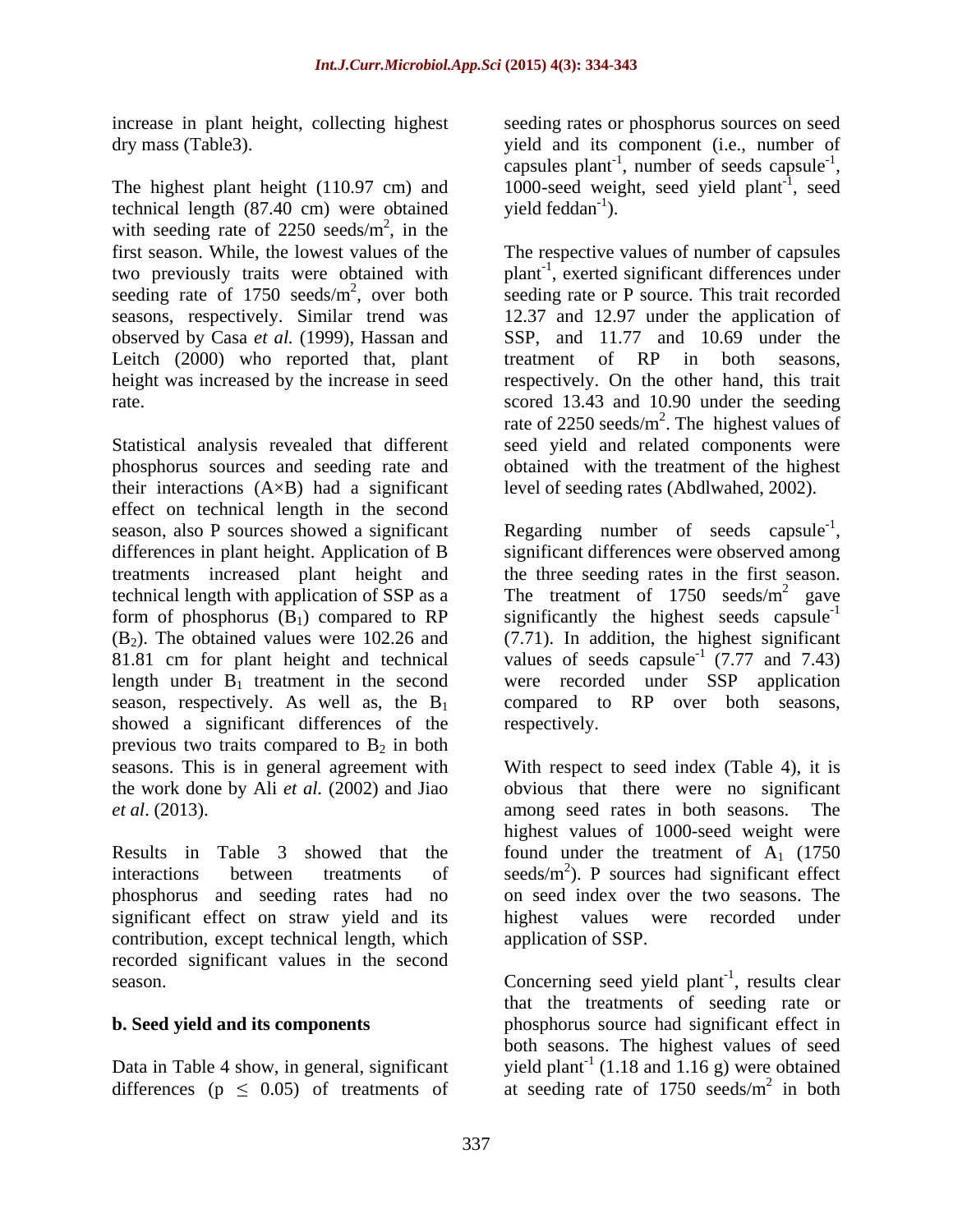seasons, respectively. The increased seed yield plant<sup>-1</sup> under the lowest seeding rates (2001) and Ali *et al.* (2002).  $(1750 \text{ seeds/m}^2)$  compared to the seed rates may be attributed to the favorable Results in Table 4 reveal that seeding rates distribution plants. This means that the limited number of plants grown in a unit yield feddan<sup>-1</sup>. Data indicate that the highest area enables plants to obtain all mean-values of seed-yield-feddan<sup>-1</sup> (593.36 requirements of nutrients, sunlight, irrigation kg) was obtained under seeding rate of the water and all other cultural practices,  $2250 \text{ seeds/m}^2$  in the first season compared positively reflection vigorous plant growth to other seeding rates. This may be due to and consequently higher seed yield plant<sup>-1</sup>.

seed yield plant<sup>-1</sup> compared to RP. These  $(2003)$ . results may be due to the early soil enrichment with P nutrition that increased the dry matter partitioning to the seeds at late development stage. In addition, P supply phosphorus sources and seeding rates had no prior to early stage of growth had a much significant effect on seed yield and its greater positive effect on final seed yield components, except for number of capsules than P supply in later growth of the crop. These results were in line with those of

Gavito and Miller (1998), Grant *et al.* (2001) and Ali *et al.* (2002).

and consequently higher seed yield plant<sup>-1</sup>. increased components of seed yield (number<br>of capsules plant<sup>-1</sup> and number of seeds<br>Application P fertilization at the form of capsule<sup>-1</sup>). A marked effect had been SSP (15.5 %  $P_2O_5$ ) significantly increased reported by Abdlwahed (2002) and Kinber  $compared to RP. These$  (2003). and forms of P had significant effect on seed  $-1$  (502.26) (593.36 increased components of seed yield (number of capsules plant<sup>-1</sup> and number of seeds capsule<sup>-1</sup>). A marked effect had been ). A marked effect had been (2003).

> Data in Table 4 show that the interactions between the two variables under study;  $plan^{-1}$  in the second season.

| Component          | 2010/2011 season              | 2011/2012 season |
|--------------------|-------------------------------|------------------|
|                    | Particle size distributions % |                  |
| Sand               | 76.73                         | 77.43            |
| <b>DITC</b>        | 12.00                         | 11.20            |
| Clay               | 11.27                         | 11.37            |
| Soil texture       | Sandy loam                    | Sandy loam       |
|                    | <b>Chemical analysis</b>      |                  |
| pH                 | 7.31                          | 7.67             |
| ECe dS/m           | 3.57                          | 3.44             |
| Organic matter %   | 0.80                          | 0.78             |
| Total Nitrogen (%) | 0.063                         | 0.061            |
| Available P (ppm)  | 5.76                          | 5.61             |
| Available K (ppm)  | 144                           | 141              |

**Table.1** Physical and chemical analysis of the experimental sites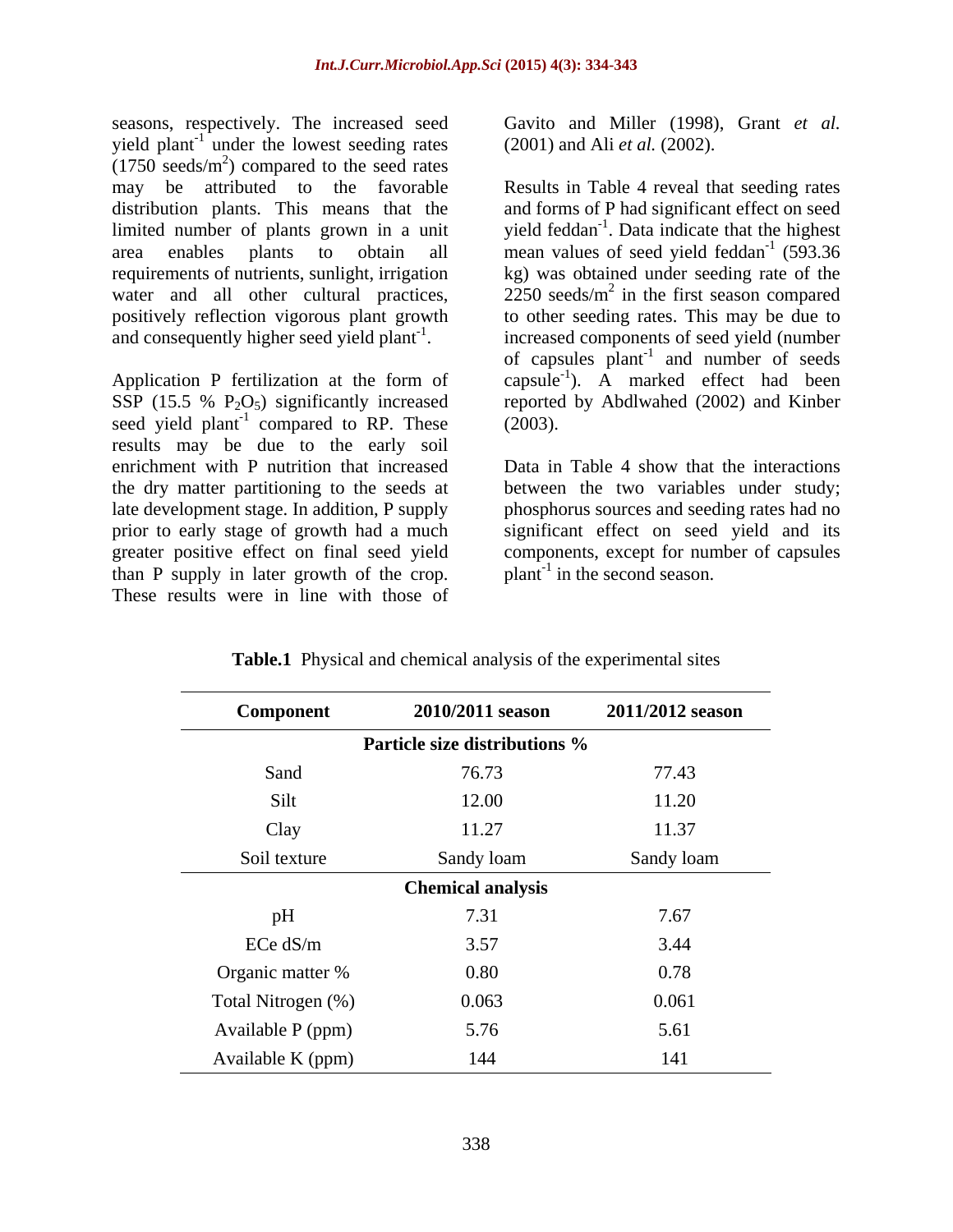|                                                   | S.O.V. D.F. height Technical No. of<br>s.O.V. D.F. height length higher d.<br>(cm) (cm) $\frac{1}{2}$ branches d.                                                                                                                                                |                                                                                                                                                                                |                                                                                                                      |                                                                | seeds $\begin{array}{c} \text{1000-seed} \\ \text{ceeds} \\ \text{capsule} \end{array}$ weight $\begin{array}{c} \text{1000-seed} \\ \text{weight} \\ \text{(g)} \end{array}$ | yield<br>feddan <sup>-1</sup> (kg) | yield<br>feddan <sup>-</sup>                         |  |
|---------------------------------------------------|------------------------------------------------------------------------------------------------------------------------------------------------------------------------------------------------------------------------------------------------------------------|--------------------------------------------------------------------------------------------------------------------------------------------------------------------------------|----------------------------------------------------------------------------------------------------------------------|----------------------------------------------------------------|-------------------------------------------------------------------------------------------------------------------------------------------------------------------------------|------------------------------------|------------------------------------------------------|--|
|                                                   |                                                                                                                                                                                                                                                                  |                                                                                                                                                                                |                                                                                                                      |                                                                |                                                                                                                                                                               |                                    | (kg)                                                 |  |
|                                                   |                                                                                                                                                                                                                                                                  |                                                                                                                                                                                |                                                                                                                      | 2010/2011 season                                               |                                                                                                                                                                               |                                    |                                                      |  |
| <b>Replicates</b>                                 |                                                                                                                                                                                                                                                                  |                                                                                                                                                                                |                                                                                                                      |                                                                |                                                                                                                                                                               |                                    |                                                      |  |
|                                                   | <b>Seed</b> 2 780.11 <sup>*</sup> 322.12 <sup>*</sup> 2.816 <sup>ns</sup> 0.0657 <sup>*</sup>                                                                                                                                                                    |                                                                                                                                                                                |                                                                                                                      | $0.24404^{\text{ns}}$ 14.812 <sup>ns</sup> 4.653 <sup>**</sup> |                                                                                                                                                                               |                                    | $108178^*$ 17.187 <sup>**</sup> 20618.9 <sup>*</sup> |  |
| <b>Error</b> (a) $4$                              |                                                                                                                                                                                                                                                                  | 45.27 3.665                                                                                                                                                                    |                                                                                                                      |                                                                |                                                                                                                                                                               |                                    |                                                      |  |
|                                                   | <b>P</b> sources 1 $1.23^{\text{ns}}$ 202.00 <sup>ns</sup> 15.680* 0.1027 <sup>**</sup> 0.53734 <sup>*</sup> 1.620 <sup>ns</sup> 20.386 <sup>**</sup> 1.5842 <sup>*</sup> 0.37816 <sup>**</sup> 42142 <sup>**</sup> 11.698 <sup>*</sup> 9448.3 <sup>**</sup>     |                                                                                                                                                                                |                                                                                                                      |                                                                |                                                                                                                                                                               |                                    |                                                      |  |
|                                                   | <b>A</b> x <b>B</b> 2 45.52 <sup>ns</sup> 36.63 <sup>ns</sup> 3.420 <sup>ns</sup>                                                                                                                                                                                |                                                                                                                                                                                | $0.0053^{ns}$ $0.03427^{ns}$ $0.332^{ns}$ $0.356^{ns}$ $0.0662^{ns}$ $0.00930$ $2193^{ns}$ $0.168^{ns}$ $536.5^{ns}$ |                                                                |                                                                                                                                                                               |                                    |                                                      |  |
| <b>Error</b> ( <b>b</b> ) $\qquad 6 \qquad 86.09$ |                                                                                                                                                                                                                                                                  |                                                                                                                                                                                |                                                                                                                      |                                                                |                                                                                                                                                                               |                                    |                                                      |  |
|                                                   |                                                                                                                                                                                                                                                                  |                                                                                                                                                                                |                                                                                                                      |                                                                |                                                                                                                                                                               |                                    |                                                      |  |
|                                                   |                                                                                                                                                                                                                                                                  |                                                                                                                                                                                |                                                                                                                      | 2011/2012 season                                               |                                                                                                                                                                               |                                    |                                                      |  |
| <b>Replicates</b> 2 148.62                        |                                                                                                                                                                                                                                                                  |                                                                                                                                                                                |                                                                                                                      |                                                                |                                                                                                                                                                               |                                    |                                                      |  |
|                                                   | <b>Seed</b> 2 199.15 <sup>ns</sup> 262.63 <sup>**</sup> 1.482 <sup>ns</sup> 0.0231 <sup>*</sup> 0.1050 <sup>ns</sup> 6.474 <sup>ns</sup> 4.8963 <sup>ns</sup> 0.9504 <sup>ns</sup> 0.32974 <sup>*</sup> <sup>23042</sup> 1.8053 <sup>ns</sup> 4134 <sup>ns</sup> |                                                                                                                                                                                |                                                                                                                      |                                                                |                                                                                                                                                                               |                                    |                                                      |  |
| <b>Error</b> (a) $\quad$ 4                        |                                                                                                                                                                                                                                                                  |                                                                                                                                                                                |                                                                                                                      |                                                                |                                                                                                                                                                               |                                    |                                                      |  |
|                                                   | <b>P</b> sources 1 447.0 <sup>*</sup> 290.41 <sup>**</sup> 21.780 <sup>**</sup> 0.1227 <sup>**</sup> 0.1284 <sup>ns</sup> 23.347 <sup>**</sup> 12.2528 1.9339 <sup>**</sup> 0.24267 <sup>**</sup> 50306 10.9379 <sup>**</sup> 10004 <sup>ns</sup>                |                                                                                                                                                                                |                                                                                                                      |                                                                |                                                                                                                                                                               |                                    |                                                      |  |
|                                                   | <b>A x B</b> 2 9.21 <sup>ns</sup> 98.11 <sup>*</sup> 0.212 <sup>ns</sup> 0.0067 <sup>ns</sup> 0.0278 <sup>ns</sup> 13.351 <sup>*</sup> 0.0031 <sup>**</sup> 0.3843 <sup>ns</sup> 0.01171 <sup>ns</sup> 5244 <sup>ns</sup> 1.3059 <sup>ns</sup> 630 <sup>ns</sup> |                                                                                                                                                                                |                                                                                                                      |                                                                |                                                                                                                                                                               |                                    |                                                      |  |
|                                                   |                                                                                                                                                                                                                                                                  |                                                                                                                                                                                |                                                                                                                      |                                                                |                                                                                                                                                                               |                                    |                                                      |  |
|                                                   | <b>Error (b)</b> 6 15.53 14.28 1.403 0.0028 0.1465 1.703                                                                                                                                                                                                         | $\mathbf{A} \mathbf{D}$ and $\mathbf{A} \mathbf{D}$ and $\mathbf{A} \mathbf{D}$ and $\mathbf{A} \mathbf{D}$ and $\mathbf{A} \mathbf{D}$ and $\mathbf{A} \mathbf{D} \mathbf{D}$ |                                                                                                                      |                                                                | 0.4833<br>0.1333                                                                                                                                                              | 0.00763 11145 0.4220 1725          |                                                      |  |

**Table.2** Analysis of variance of various parameters affected by seeding rates and phosphorus sources in flax (Sakha-1 variety).

*\*P* < 0.05 *\*\* P* < 0.01 NS: not significant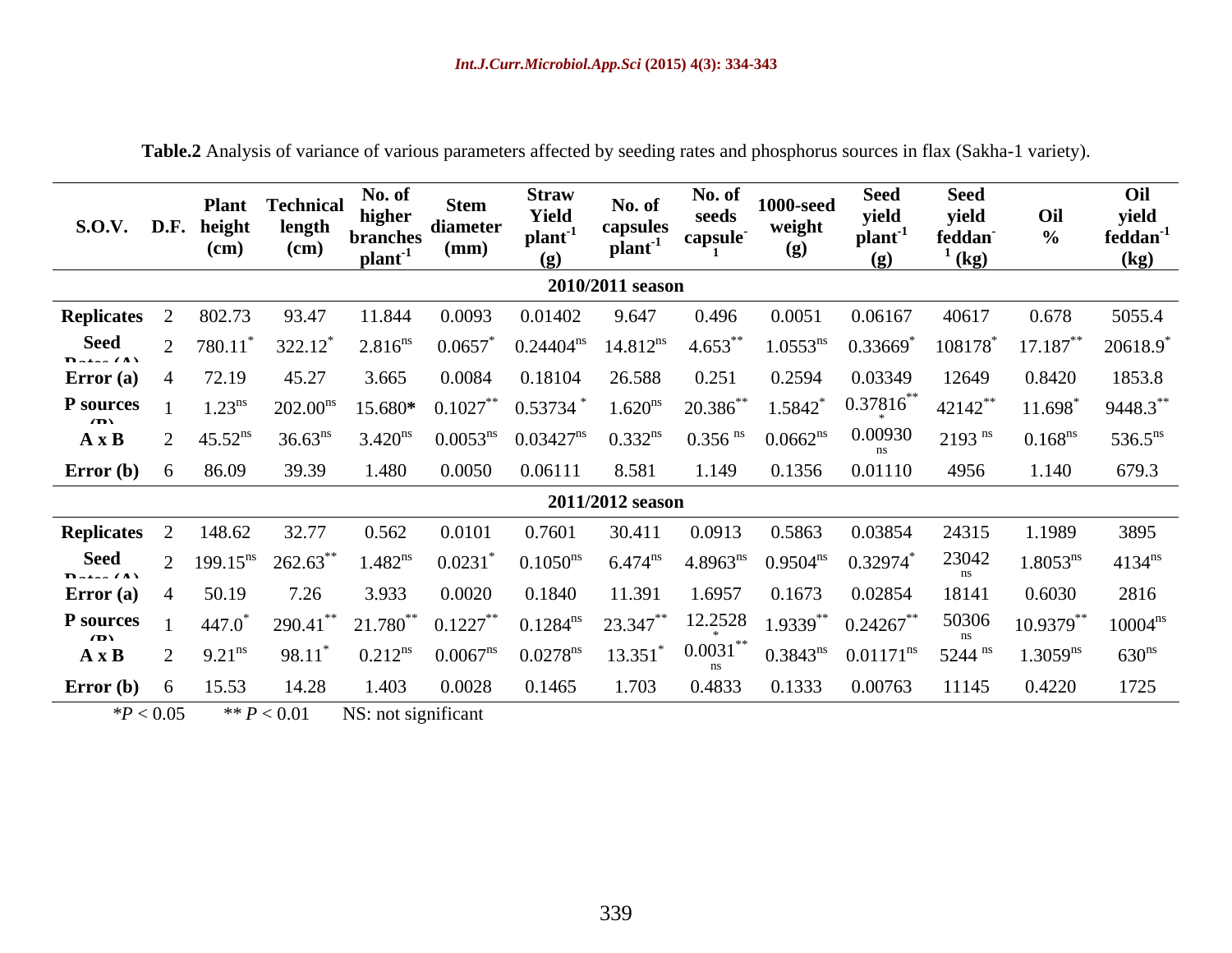|                  |                              |           |                  | No. of                          |           | Straw     |
|------------------|------------------------------|-----------|------------------|---------------------------------|-----------|-----------|
|                  |                              | Plant     | Technical        | Higher                          | Stem      | Yield     |
|                  | Treatment                    | Height    |                  |                                 | Diamete   |           |
|                  |                              | (cm)      | Length(cm)       | <b>Branches</b><br>$plant^{-1}$ | $r$ (mm)  | plant-1   |
|                  |                              |           |                  |                                 |           | (g)       |
|                  |                              |           | 2010/2011 season |                                 |           |           |
|                  | 1750                         | 88.17     | 72.78            | 8.07                            | 2.25      | 1.76      |
|                  | plants/m <sup>2</sup>        |           |                  |                                 |           |           |
| <b>Seed Rate</b> | 2000                         | 99.15     | 81.00            | 6.70                            | 1.73      | 1.89      |
| (A)              | plants/m <sup>2</sup>        |           |                  |                                 |           |           |
|                  | 2250                         |           |                  |                                 |           |           |
|                  | plants/ $m^2$                | 110.97    | 87.40            | 7.47                            | 1.63      | 2.15      |
| LSD <sub>a</sub> |                              | $13.61*$  | $10.78*$         | <b>NS</b>                       | $0.47*$   | <b>NS</b> |
| Phosphorus       | <b>SSP</b>                   | 99.69     | 83.74            | 8.34                            | 2.11      | 2.11      |
| Sources $(B)$    | RP                           | 99.17     | 77.04            | 6.48                            | 1.63      | 1.67      |
|                  | LSD <sub>b</sub>             | $6.56**$  | <b>NS</b>        | $1.40*$                         | $0.26**$  | $0.29*$   |
|                  | $A_1 B_1$                    | 90.13     | 75.97            | 9.80                            | 2.57      | 2.01      |
|                  | $A_1 B_2$                    | 86.20     | 69.60            | 6.33                            | 1.93      | 1.50      |
| Interaction      | $A_2 B_1$                    | 96.23     | 81.97            | 7.53                            | 2.00      | 2.04      |
| (AxB)            | $A_2 B_2$                    | 102.07    | 80.03            | 5.87                            | 1.47      | 1.74      |
|                  | $A_3 B_1$                    | 112.70    | 93.30            | 7.70                            | 1.77      | 2.26      |
|                  | $A_3 B_2$                    | 109.23    | 81.50            | 7.23                            | 1.50      | 2.04      |
|                  |                              | <b>NS</b> | <b>NS</b>        | <b>NS</b>                       | NS        | <b>NS</b> |
|                  | LSD <sub>ab</sub>            |           |                  |                                 |           |           |
|                  |                              |           | 2011/2012 season |                                 |           |           |
|                  | 1750                         | 92.22     | 72.47            | 7.55                            | 2.15      | 1.84      |
|                  | plants/m <sup>2</sup>        |           |                  |                                 |           |           |
| <b>Seed Rate</b> | 2000                         | 96.080    | 75.72            | 6.58                            | 2.03      | 2.08      |
| (A)              | plants/m <sup>2</sup>        |           |                  |                                 |           |           |
|                  | 2250                         | 103.55    | 85.20            | 6.87                            | 1.77      | 1.88      |
|                  | plants/ $m^2$                |           |                  |                                 |           |           |
|                  | LSD <sub>a</sub>             | <b>NS</b> | $4.32**$         | <b>NS</b>                       | $0.23*$   | <b>NS</b> |
| Phosphorus       | <b>SSP</b>                   | 102.27    | 81.81            | 8.10                            | 2.24      | 2.02      |
| Sources (B)      | RP                           | 92.30     | 73.78            | 5.90                            | 1.72      | 1.85      |
|                  | LSD <sub>b</sub>             | $4.55**$  | $4.35**$         | $1.37**$                        | $0.20**$  | <b>NS</b> |
|                  | $A_1 B_1$                    | 97.33     | 75.87            | 8.87                            | 2.53      | 1.97      |
|                  | $A_1 B_2$                    | 87.10     | 69.07            | 6.23                            | 1.77      | 1.70      |
| Interaction      | $A_2 B_1$                    | 99.76     | 76.03            | 7.57                            | 2.23      | 2.09      |
| (AxB)            | $A_2 B_2$                    | 92.40     | 75.40            | 5.60                            | 1.83      | 2.08      |
|                  | $\mathbf{A}_3\,\mathbf{B}_1$ | 109.70    | 93.53            | 7.87                            | 1.97      | 2.00      |
|                  | $A_3 B_2$                    | 97.40     | 76.87            | 5.87                            | 1.57      | 1.77      |
|                  | LSD <sub>ab</sub>            | <b>NS</b> | $7.55*$          | <b>NS</b>                       | <b>NS</b> | <b>NS</b> |

**Table.3** Mean values of flax (Sakha-1 variety) straw yield and its components as affected by seeding rates and phosphorus sources grown in 2010/2011 and 2011/2012 seasons

SSP: Single super phosphate, RP: Rock phosphate

 *\*P* < 0.05 *\*\* P* < 0.01 NS: not significant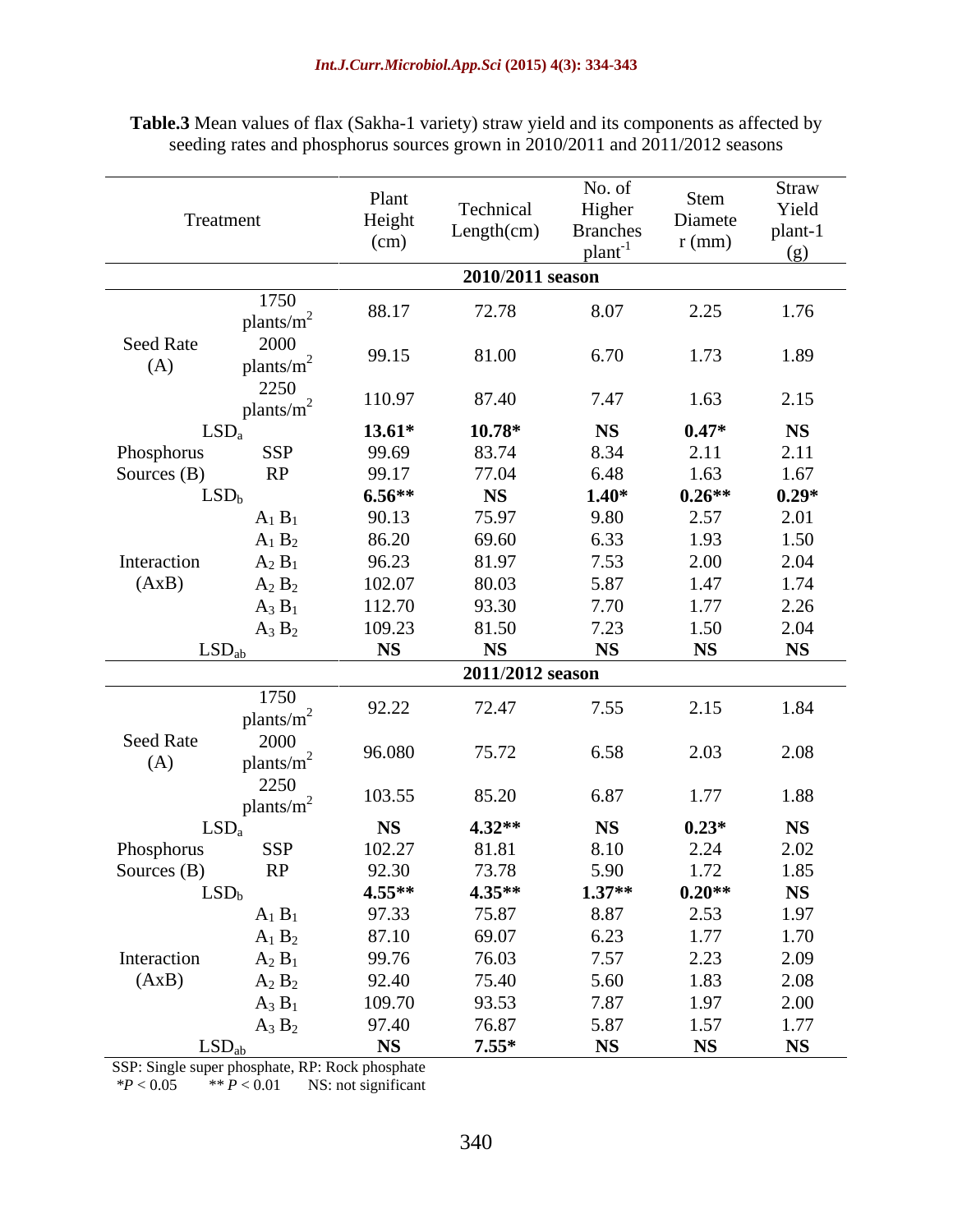|                         | Treatment              | No. of<br>capsules<br>$plant^{-1}$ | No. of<br>seeds<br>$capsule^{-1}$ | 1000- seed<br>weight (g) | Seed<br>yield<br>plant | Seed<br>yield<br>feddan <sup>-1</sup> |
|-------------------------|------------------------|------------------------------------|-----------------------------------|--------------------------|------------------------|---------------------------------------|
|                         |                        |                                    |                                   |                          | (g)                    | (kg)                                  |
|                         |                        |                                    | 2010/2011 season                  |                          |                        |                                       |
|                         | 1750<br>plants/ $m^2$  | 10.35                              | 7.71                              | 8.39                     | 1.18                   | 336.54                                |
| <b>Seed Rate</b><br>(A) | 2000<br>plants/ $m^2$  | 12.42                              | 6.29                              | 7.69                     | 0.91                   | 532.94                                |
|                         | 2250<br>plants/ $m^2$  | 13.43                              | 6.10                              | 7.63                     | 0.70                   | 593.36                                |
|                         | LSD <sub>a</sub>       | <b>NS</b>                          | $0.80**$                          | <b>NS</b>                | $0.29*$                | 182.25*                               |
| Phosphorus              | <b>SSP</b>             | 12.37                              | 7.77                              | 8.20                     | 1.07                   | 536.00                                |
| Sources (B)             | $\mathbf{RP}$          | 11.77                              | 5.64                              | 7.61                     | 0.78                   | 439.23                                |
|                         | LSD <sub>b</sub>       | <b>NS</b>                          | $1.41**$<br>9.02                  | $0.42*$<br>8.80          | $0.12**$               | $81.20**$                             |
|                         | $A_1 B_1$              | 10.90<br>9.80                      | 6.41                              | 7.97                     | 1.34<br>1.00           | 363.58                                |
|                         | $A_1 B_2$<br>$A_2 B_1$ | 12.50                              | 7.11                              | 7.90                     | 1.07                   | 309.50<br>596.88                      |
| Interaction<br>(AxB)    | $A_2 B_2$              | 12.33                              | 5.47                              | 7.47                     | 0.75                   | 469.00                                |
|                         | $A_3 B_1$              | 13.70                              | 7.18                              | 7.88                     | 0.80                   | 647.54                                |
|                         | $A_3 B_2$              | 13.17                              | 5.03                              | 7.37                     | 0.60                   | 539.18                                |
|                         | LSD <sub>ab</sub>      | <b>NS</b>                          | <b>NS</b>                         | <b>NS</b>                | <b>NS</b>              | <b>NS</b>                             |
|                         |                        |                                    | 2011/2012 season                  |                          |                        |                                       |
|                         | 1750                   |                                    |                                   |                          |                        |                                       |
|                         | plants/ $m^2$          | 12.95                              | 7.64                              | 8.21                     | 1.16                   | 397.46                                |
| <b>Seed Rate</b>        | 2000                   | 11.63                              |                                   |                          |                        |                                       |
| (A)                     | plants/ $m^2$          |                                    | 6.19                              | 7.55                     | 1.00                   | 488.01                                |
|                         | 2250<br>plants/ $m^2$  | 10.90                              | 5.99                              | 7.49                     | 0.69                   | 516.03                                |
|                         | LSD <sub>a</sub>       | <b>NS</b>                          | <b>NS</b>                         | <b>NS</b>                | $0.27*$                | <b>NS</b>                             |
| Phosphorus              | <b>SSP</b>             | 12.97                              | 7.43                              | 8.08                     | 1.07                   | 520.04                                |
| Sources (B)             | RP                     | 10.69                              | 5.78                              | 7.42                     | 0.83                   | 414.30                                |
|                         | LSD <sub>b</sub>       | $1.51**$                           | $1.23**$                          | $0.42**$                 | $0.10**$               | <b>NS</b>                             |
|                         | $A_1 B_1$              | 14.73                              | 8.44                              | 8.82                     | 1.26                   | 482.44                                |
|                         | $A_1 B_2$              | 11.67                              | 6.84                              | 7.60                     | 1.06                   | 312.49                                |
| Interaction             | $A_2 B_1$              | 13.83                              | 7.03                              | 7.67                     | 1.17                   | 514.77                                |
| (AxB)                   | $A_2 B_2$              | 9.43                               | 5.35                              | 7.43                     | 0.83                   | 461.24                                |
|                         | $A_3 B_1$              | 10.33                              | 6.82                              | 7.75                     | 0.78                   | 562.89                                |
|                         | $A_3 B_2$              | 11.47                              | 5.15                              | 7.23                     | 0.61                   | 469.18                                |
|                         | LSD <sub>ab</sub>      | $2.61*$                            | <b>NS</b>                         | <b>NS</b>                | <b>NS</b>              | <b>NS</b>                             |

**Table.4** Mean values of flax (Sakha-1 variety) seed yield and its components as affected by seeding rates and phosphorus sources grown in 2010/2011 and 2011/2012 seasons

SSP: Single super phosphate, RP: Rock phosphate

 $*P < 0.05$   $*$   $*$   $P < 0.01$  NS: not significant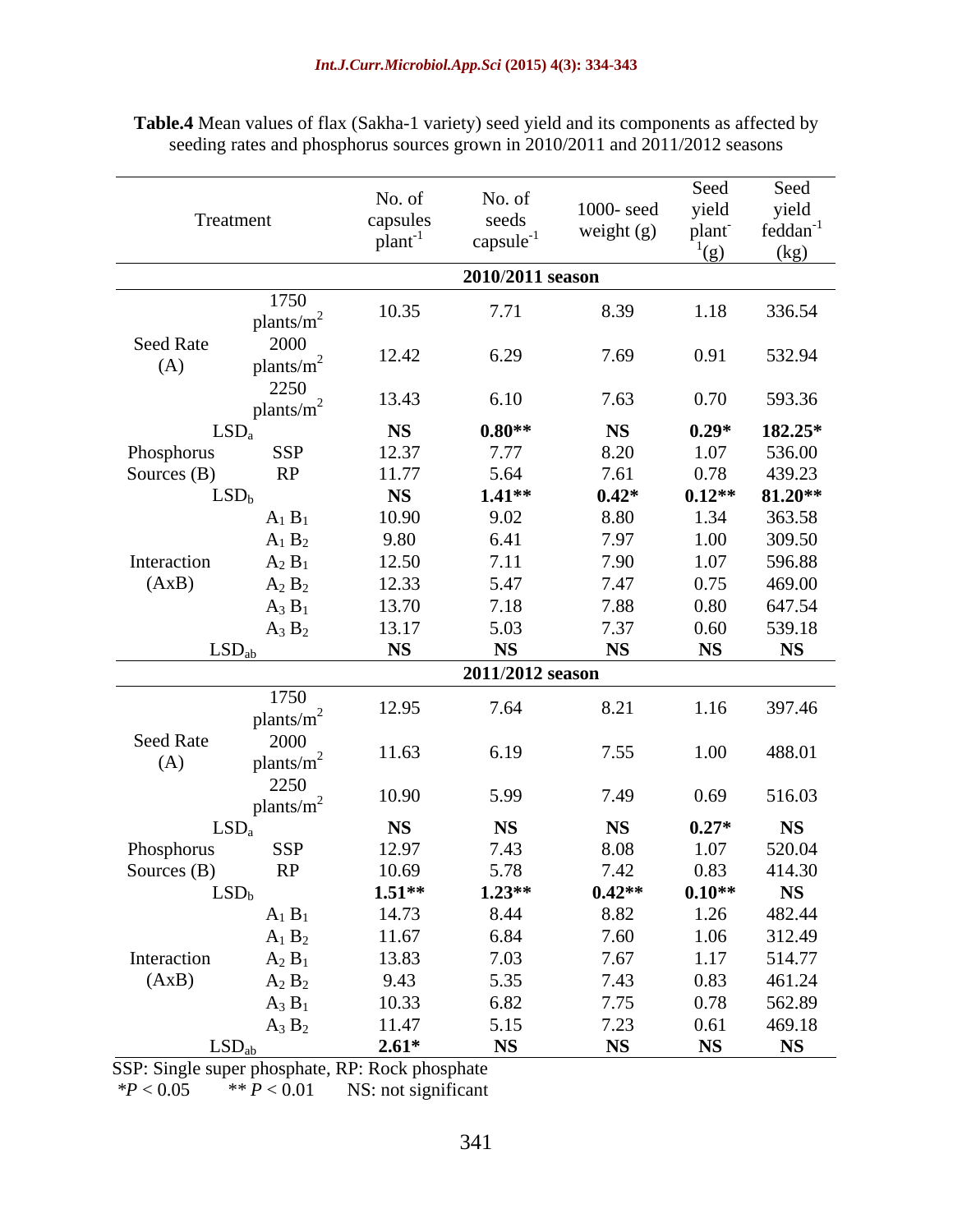|                         | Treatments                    | Oil %     | Oil yield<br>feddan<br>$\frac{1}{2}$ (kg) | Oil %     | Oil yield<br>feddan <sup>-1</sup> (kg) |
|-------------------------|-------------------------------|-----------|-------------------------------------------|-----------|----------------------------------------|
|                         |                               |           | 2010/2011 season                          |           | 2011/2012 season                       |
|                         | 1750<br>plants/m <sup>2</sup> | 36.95     | 123.71                                    | 37.29     | 148.29                                 |
| <b>Seed Rate</b><br>(A) | 2000<br>plants/m              | 37.58     | 200.83                                    | 38.27     | 187.95                                 |
|                         | 2250<br>plants/m              | 40.15     | 238.75                                    | 38.21     | 197.91                                 |
|                         | LSD <sub>a</sub>              | $1.47**$  | $69.01*$                                  | <b>NS</b> | <b>NS</b>                              |
| Phosphorus              | <b>SSP</b>                    | 39.03     | 210.67                                    | 38.71     | 201.63                                 |
| Sources $(B)$           | RP                            | 37.12     | 164.85                                    | 37.15     | 154.48                                 |
|                         | LSD <sub>b</sub>              | $1.23*$   | $30.01**$                                 | $0.75**$  | <b>NS</b>                              |
|                         | $A_1 B_1$                     | 37.57     | 135.74                                    | 37.68     | 181.55                                 |
|                         | $A_1 B_2$                     | 36.33     | 111.69                                    | 36.91     | 115.04                                 |
| Interaction             | $A_2 B_1$                     | 38.43     | 229.94                                    | 38.93     | 200.80                                 |
| (AxB)                   | $A_2 B_2$                     | 36.73     | 171.71                                    | 37.61     | 175.11                                 |
|                         | $A_3 B_1$                     | 41.09     | 266.35                                    | 39.50     | 222.54                                 |
|                         | $A_3 B_2$                     | 39.20     | 211.15                                    | 36.91     | 173.28                                 |
|                         | LSD <sub>ab</sub>             | <b>NS</b> | <b>NS</b>                                 | <b>NS</b> | <b>NS</b>                              |

**Table.5** Mean values of flax (Sakha-1 variety) oil % and oil yield as affected by seeding rates and phosphorus sources for plants grown in 2010/2011 and 2011/2012 seasons

SSP: Single super phosphate, RP: Rock phosphate<br> $*P < 0.05$  \*\*  $P < 0.01$  NS: not significant

*\*P* < 0.05 *\*\* P* < 0.01 NS: not significant

Results present in Table 5 show that the of phosphorus application on oil content and mean performances of oil % and oil yield oil yield. Increasing in oil % and oil yield under the treatments of seeding rates or P sources. The data show that there were increase in the biosynthesis of fatty acid, as significant differences under either seeding a result of higher ATP formed due to the rates or phosphorus sources. The obtained values were 40.15 and 38.21 % for oil energy needed to fatty acid biosynthesis percentage, and 238.75 and 197.91 kg for oil yield feddan<sup>-1</sup> under the treatment of  $A_3$ ;  $(2250 \text{ seeds/m}^2)$ , in both seasons, Under the newly-reclaimed soil condition, it respectively. Furthermore, the obtained could be concluded that the highest straw, values were 39.03 and 38.71 % for oil seed and oil yields and their components percentage, and 210.67 and 201.63 Kg for may be obtained under the application oil yield under the soil application with phosphorus in the form of single super  $B_1(SSP; 15.5\% P_2O_5)$  in the first and second phosphate (15.5 %  $P_2O_5$ ) and seeding rate at seasons, respectively. These results are in

**c. Oil % and oil yield** line with those of Ali *et al.* (2002) and Khan *et al.* (2010), who found a significant effect under the treatment of SSP can be due to enough existence of P. This saved abundant energy needed to fatty acid biosynthesis (Taize and Zeiger, 2002).

> $2250 \text{ seeds/m}^2$ .  $2250$  seeds/m<sup>2</sup>.